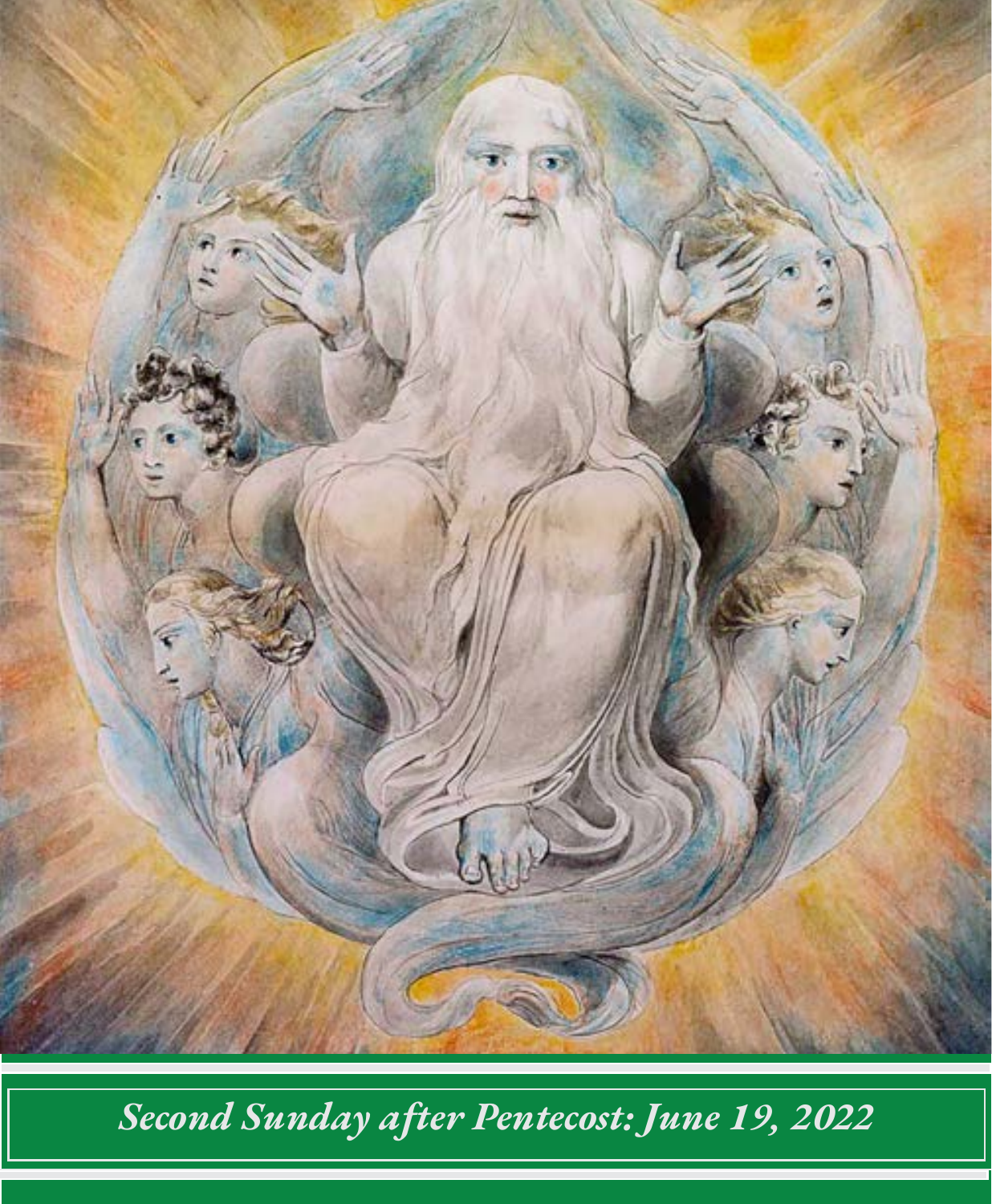# *Welcome to St. Paul's Episcopal Church!*

FOR MORE INFORMATION, VISIT US AT WWW.STPAULSTX.ORG

903-455-5030

 **secretary@stpaulstx.org**

8320 Jack Finney Blvd. Greenville, Texas 75402-3004

Office Hours: Tuesday - Thursday 8am - 2pm

## Service Times

## *SUNDAY*

8:00am . . . . . . . HOLY EUCHARIST RITE I

10:15AM to 12:00PM . . . NURSERY OPEN

10:30am . . . . . . Holy Eucharist Rite II

# *Morsel for Meditation*

*A Father's Day Prayer* 

Dear Father Who Art in Heaven

—Help me to look to You for my fatherly focus.

Hallowed Be Thy Name, Thy Kingdom Come

- May all I do as an earthly dad reflect the divine essence of You.
- Thy Will Be Done

 – Let me look to You for daily guidance for my family. Give Us This Day Our Daily Bread

 – Give me strength and health to be a faithful wage earner. Forgive Us Our Trespasses

 – Forgive me, Lord, for "missing the mark" many times. As We Forgive Others

 – Help me forgive my family's fault and sins as You forgive me.

Lead Us Not Into Temptation

 – May I keep my eyes on You and off the false glitter of the world.

Deliver Us From Evil

 – Protect my wife and children - keep them safe under Your wings of love.

For Thine Is The Kingdom

 – May what we do as a family help accomplish what You desire done.

And the Power and the Glory

 – Whatever success we have, Lord, we give thanks in your holy name.

Forever and Ever

– Thank You for being our "Forever Father."

(by Douglas R, Rose, Grand Prairie, TX from Anglican Digest, Vol. 64, No. 2, Summer 2022, 37-38)

## Lay Ministry *8:00 am Lector/LEM*

06/19: DAVID STIPE 06/26: DAVID STIPE

## *10:30 am Lector*

06/19: DAVID CLEGG 06/26: Debbie Shaffer

### *Acolytes*

06/19: Debbie Shaffer 06/26: Dana Medford

#### *Altar Guild*

06/19: Laura Funk, Georgianna Harrison, Gail Rolston, Nancy Wyant

### *Vestry Person Of The Day*

06/19: Debbie Shaffer, David Kirklin

06/26: ELIZABETH PORTER, DAVID GISH

#### *Intercessory Prayer*

06/19: Elizbaeth Porter 06/26: Suzanne Taylor

## *Tech Team*

David CLEGG JACOB FAUNCE Jeff Faunce Jennifer Faunce Georgianna Harrison Dana Medford

Jesus Christ, *Head of the Church* The Rt. Rev. Dr. George R. Sumner, *Bishop* The Rev. Dr. Nicholas Funk, *Rector* The Rev. Gordon Miltenberger, *Assisting Priest* David Gish, *Music Director* Rebecca Shasteen, *Pianist* Angela Dryer, *Parish Administrator*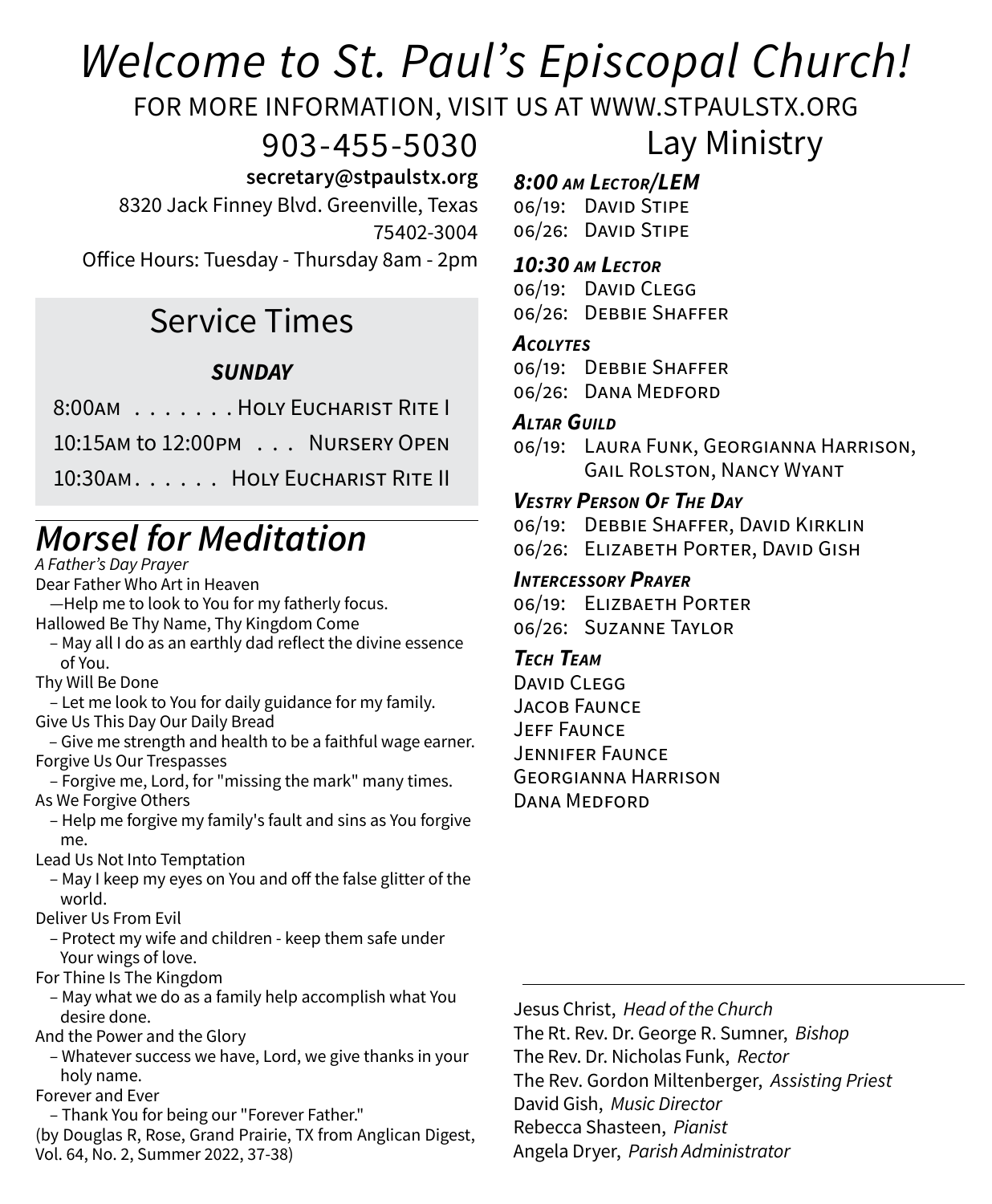# *Order of Worship*

## **8:00 — Holy Eucharist Rite I**

## Introduction to Worship

| Opening Sentence. BCP 323                                      |
|----------------------------------------------------------------|
| The Collect BCP 175                                            |
| The Lessons                                                    |
| First Reading 1 Kings 19:1-4, (5-7), 8-15a                     |
| Psalm Psalm 43                                                 |
| Epistle Galatians 3:23-29                                      |
| Gospel Luke 8:26-39                                            |
| Sermon The Rev. Dr. Nicholas Funk                              |
| The Nicene Creed BCP 326                                       |
| Prayers of the People BCP 328                                  |
| The Confession. BCP 331                                        |
| The Peace. $\ldots$ . $\ldots$ . $\ldots$ . $\ldots$ . BCP 332 |
| Announcements                                                  |

## *Holy Communion*

| The Great Thanksgiving (Prayer I). BCP 333 |  |
|--------------------------------------------|--|
| The Lord's Prayer BCP 336                  |  |
| Agnus Dei BCP 337                          |  |
| The Presentation BCP 338                   |  |
| Post Communion Prayer BCP 339              |  |
| The Blessing & Dismissal BCP 339           |  |

*All baptized Christians are welcome to receive the Holy Eucharist.* 

BCP = Book of Common Prayer (black) H= Hymnbook (red) A3 = Alleluia III (yellow)

## **10:30 — Holy Eucharist Rite II**

## Prelude

| Processional Hymn H #686                                   |
|------------------------------------------------------------|
| Come, thou fount of every blessing                         |
| (Nettleton)                                                |
| Opening Sentence. BCP 355                                  |
| Gloria in excelsis $\dots \dots \dots \dots \dots$ H#280   |
| The Collect $\ldots \ldots \ldots \ldots \ldots$ . BCP 227 |
| The Lessons                                                |
| First Reading 1 Kings 19:1-4, (5-7), 8-15a                 |
| Psalm Psalm 43                                             |
| Epistle Galatians 3:23-29                                  |
| Gospel Hymn H #372                                         |
| Praise to the living God! (Leoni)                          |
| Gospel Luke 8:26-39                                        |
| Sermon The Rev. Dr. Nicholas Funk                          |
| The Nicene Creed $\ldots \ldots \ldots \ldots$ BCP 358     |
| Prayers of the People (Form III) BCP 387                   |
| The Confession. $\ldots$ . BCP 360                         |
| The Peace. BCP 360                                         |
| Announcements                                              |

## *Holy Communion*

| Offertory H #529                            |  |  |
|---------------------------------------------|--|--|
| In Christ, there is no East or West (McKee) |  |  |
| Offertory Anthem 43 #221                    |  |  |
| Doxology (Old 100th)                        |  |  |
| The Great Thanksgiving (Prayer A) BCP 361   |  |  |
| Sanctus H#S129                              |  |  |
| The Lord's Prayer BCP 364                   |  |  |
| Agnus Dei H #S157                           |  |  |
| The Presentation BCP 364                    |  |  |
| <b>Communion Hymns</b>                      |  |  |
| Father I Adore You A3 #92                   |  |  |
| Swing Low Sweet Chariot A3 #157             |  |  |
| Post Communion Prayer BCP 365               |  |  |
| The Blessing & Dismissal BCP 366            |  |  |
| Recessional Hymn. H#450                     |  |  |
| All hail the power of Jesus' Name!          |  |  |
| (Coronation)                                |  |  |